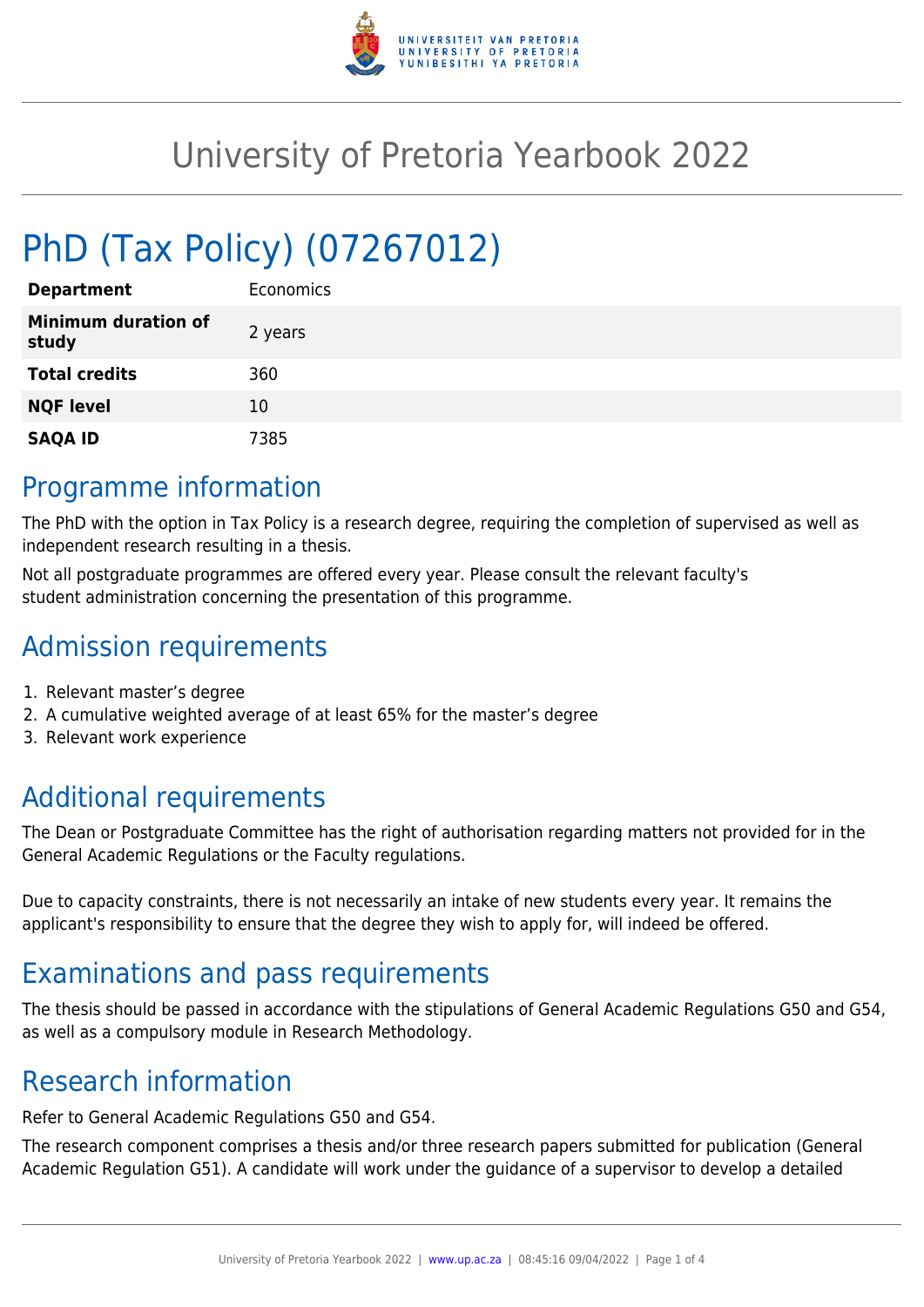

research proposal in accordance with departmental guidelines and regulations. The proposal must be presented to the departmental PhD committee and must be officially approved by all relevant committees before the candidate can commence with his/her research. The candidate will continue his/her research under the guidance of his/her supervisor until the research is completed according to the rules and regulations of the University. For candidates following the paper route, three research papers, based on the candidate's research, must be submitted for publication to a recognised accredited journal or working paper series. At least one of these must be accepted for publication. These papers are a compulsory condition for the degree to be conferred.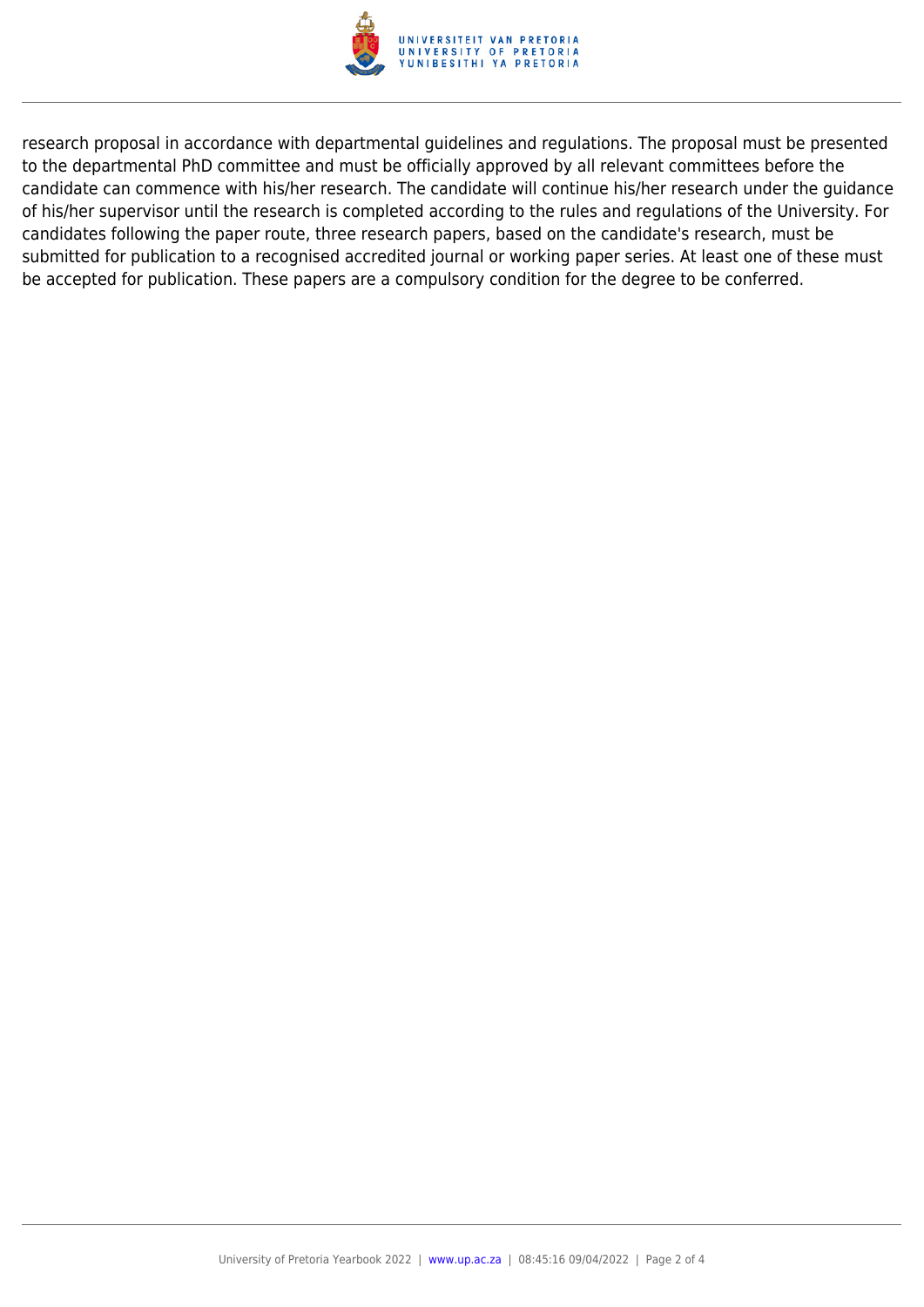

## Curriculum: Year 1

**Minimum credits: 360**

#### **Core modules**

#### **Research proposal 996 (EKN 996)**

| <b>Module credits</b>         | 0.00                           |
|-------------------------------|--------------------------------|
| <b>NQF Level</b>              | 10                             |
| <b>Prerequisites</b>          | No prerequisites.              |
| <b>Language of tuition</b>    | Module is presented in English |
| <b>Department</b>             | <b>Economics</b>               |
| <b>Period of presentation</b> | Semester 1 or Semester 2       |
| <b>Module content</b>         |                                |

Research proposal.

#### **Thesis: Tax Policy 997 (EKN 997)**

| <b>Module credits</b>         | 360.00                         |
|-------------------------------|--------------------------------|
| <b>NQF Level</b>              | 10                             |
| <b>Prerequisites</b>          | No prerequisites.              |
| <b>Language of tuition</b>    | Module is presented in English |
| <b>Department</b>             | <b>Economics</b>               |
| <b>Period of presentation</b> | Year                           |